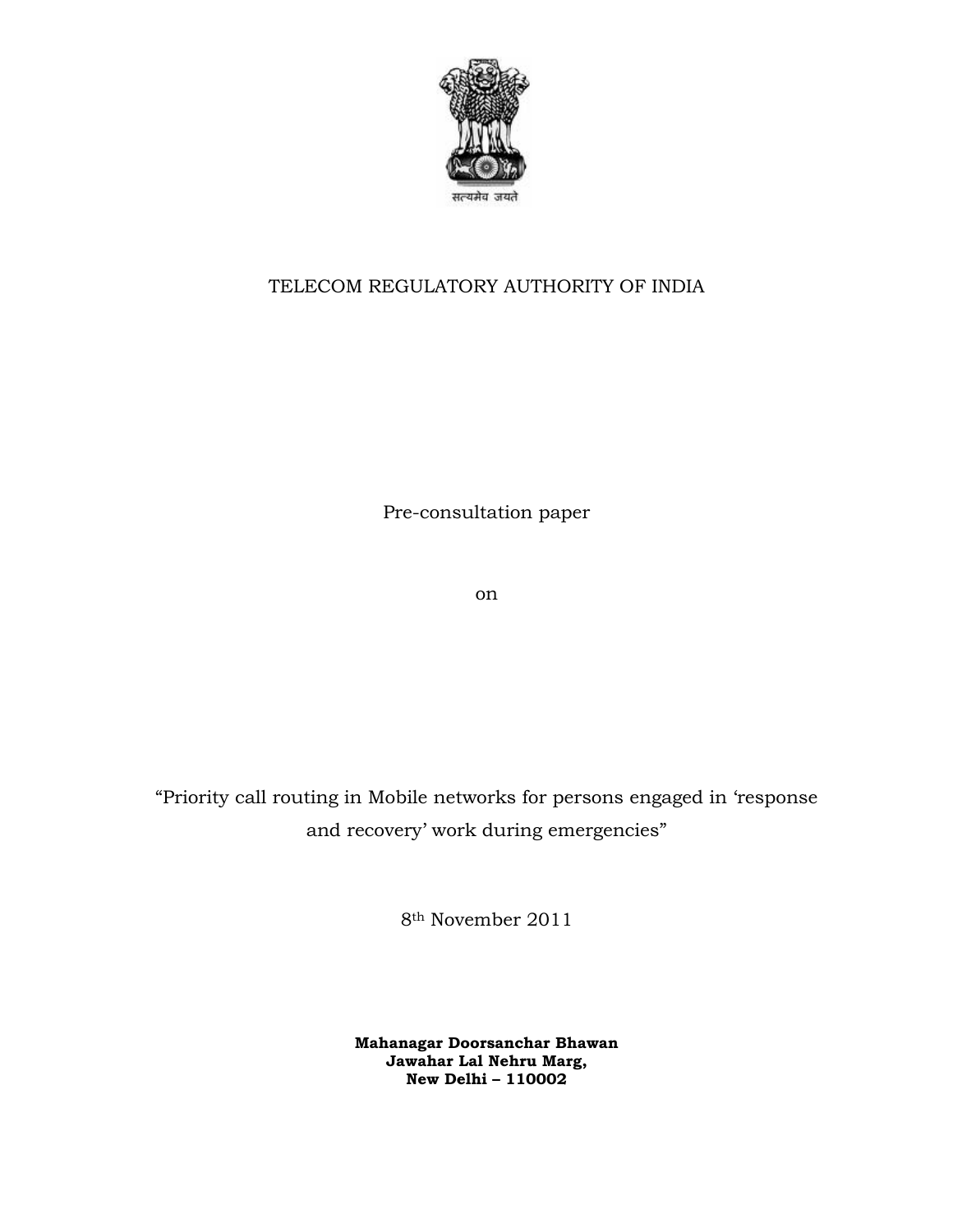# **TELECOM REGULATORY AUTHORITY OF INDIA NEW DELHI**

Dated 8<sup>th</sup> November, 2011

### **Pre-consultation**

Subject: Pre-consultation paper on "Priority call routing<sup>1</sup> in Mobile **networks for persons engaged in 'response and recovery' work during emergencies".** 

Under section 11(1)(a) (iv ) of TRAI Act 2000 (as amended), Telecom Regulatory Authority of India (TRAI) is entrusted with responsibility of promoting efficiency in the operations of telecommunication services so as to facilitate growth in such services. Further, under section 11(1)(a)vii of TRAI Act 2000 (as amended), TRAI can make recommendations on any matter relatable to telecommunication industry in general.

During recent bomb-blast in Mumbai on 13<sup>th</sup> July 2011, problem of congestion in the cellular mobile network of Mumbai was reported. In order to facilitate a mechanism wherein important functionaries engaged in 'response and recovery' work during emergencies get the calls on priority, TRAI is contemplating to come up with a consultation paper on '**Priority call routing' in Telecom networks for persons engaged in 'response and recovery' work during emergencies'**. This pre-consultation paper mainly focuses on the network congestion issues and is an attempt to understand, in consultation with the stakeholders, certain basic minimum arrangements that can be worked out and put in place to ensure that the network congestion bottlenecks are soothed out at least for personnel working in government and other organizations who are responsible for

<sup>&</sup>lt;sup>1</sup> With an aim to improve call completion in a network by providing and/or using routing alternatives, priority service and other enhancements that do not exist for normal calls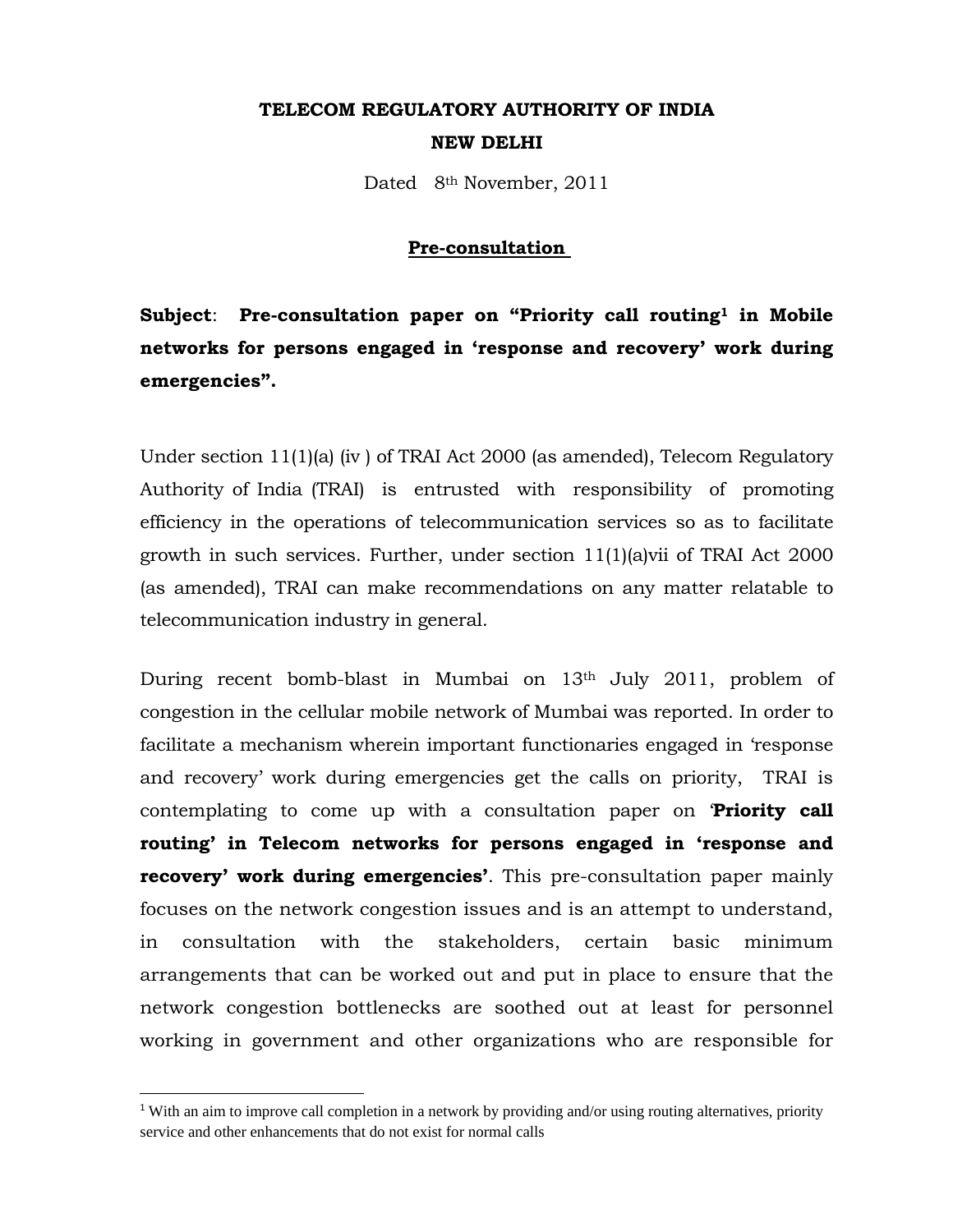'response and recovery' during such emergency situations*.*

Brief background, possible solutions and issues involved in implementation of these systems and international experience on the subject are discussed in the following paragraphs:-

- 1. Modern telecommunications infrastructure, apart from playing significant role in economic, social and cultural development, has also provided powerful and flexible tools to enable habitations to cope with crisis, and quickly relocate and restore displaced or disrupted social and economic activities. Role of telecommunication has been significant in 'response and recovery' during emergencies. But this critical role of telecommunications during emergencies has been limited by the increased vulnerability to system failures. Whether partial or complete, the failure of telecommunications infrastructure may lead to preventable loss of life and damage to the properties.
- 2. During disasters, telecommunications infrastructure failures occur through a variety of mechanisms. Primarily there are two elements of communication system failure during a crisis:-

**A) Loss of infrastructure** - Loss of infrastructure occurs where some or all elements, of a system are lost to damage or other indirect impacts (e.g. power breakdown or due to inaccessibity to the site due to road blockages) that result in total loss of access.

**B) Overload/Network congestion** - Another major cause of telecommunications failures during disasters is network congestion or overload. Overload occurs when usage peaks to a level where systems are unable to cope. Crisis generates intense human need for communication - to coordinate response activities, to convey news and information about affected groups and individuals, and as a panic reaction to crisis. Historically, major disasters are the most intense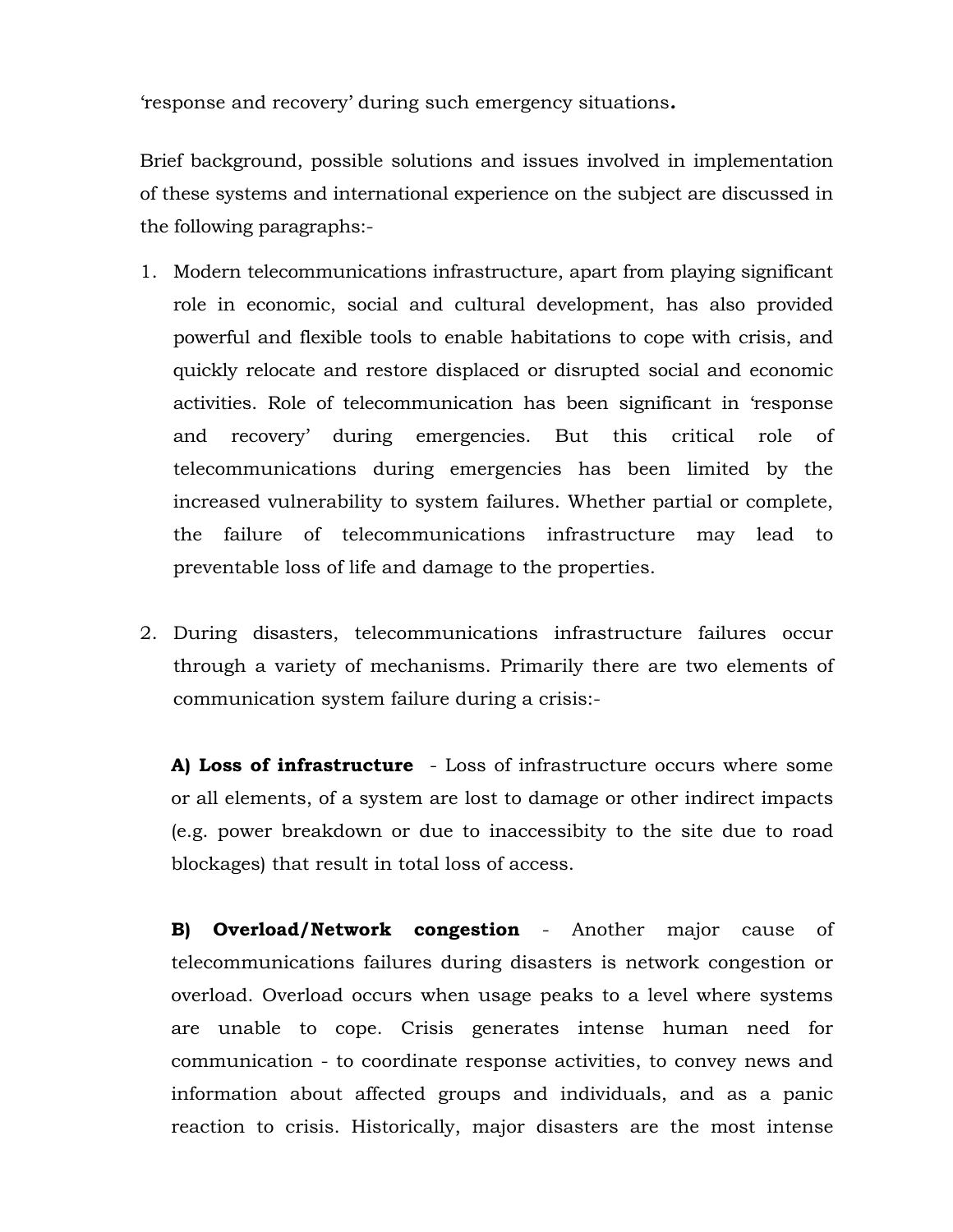generators of telecommunications traffic, and the resulting surge of demand can clog even the well-managed networks. Northridge earthquake of 1994, Terrorist attack in USA of September 2001 and tsunami in Thailand of 2004 are some of the examples in which the cellular telephone networks were effectively brought down/made ineffective by congestion. In India, similar congestions have been observed during bomb blasts in Mumbai in 2006 & 2011, and in Ahmedabad & Bangalore during 2008.

In some of the disasters both loss of Infrastructure and network congestion have also been reported as in recent earthquake in Sikkim (18th Sept 2011). The loss of infrastructure mostly results into network congestion. Sometimes even the congestion in networks can lead to failure of network elements.

- 3. During emergency situations where 'response and recovery' involve officials from multiple government agencies and multiple jurisdictions, medicos, NGOs etc, the public switched telephone network - both wired and wireless – normally become primary medium for emergency communications. It is observed that this emergency phase of response is most likely to get affected by the network congestions. Congestion because of its transient nature defies diagnosis. 'Telephone networks are not so much destroyed as congested into uselessness.'2 Congestion in networks during the response phase of emergency situations delay official responses, challenge containment, and delay mobilization of broader relief efforts.
- 4. After the bomb blasts in Mumbai on 13th July 2011 TRAI has called for the traffic pattern data from various Telecom Service Providers (TSPs).

<sup>2</sup> E M Noam and H Sato. 1996. " *Kobe*' *s lesson: dial 711 for* " *open*" *emergency communications*" Science.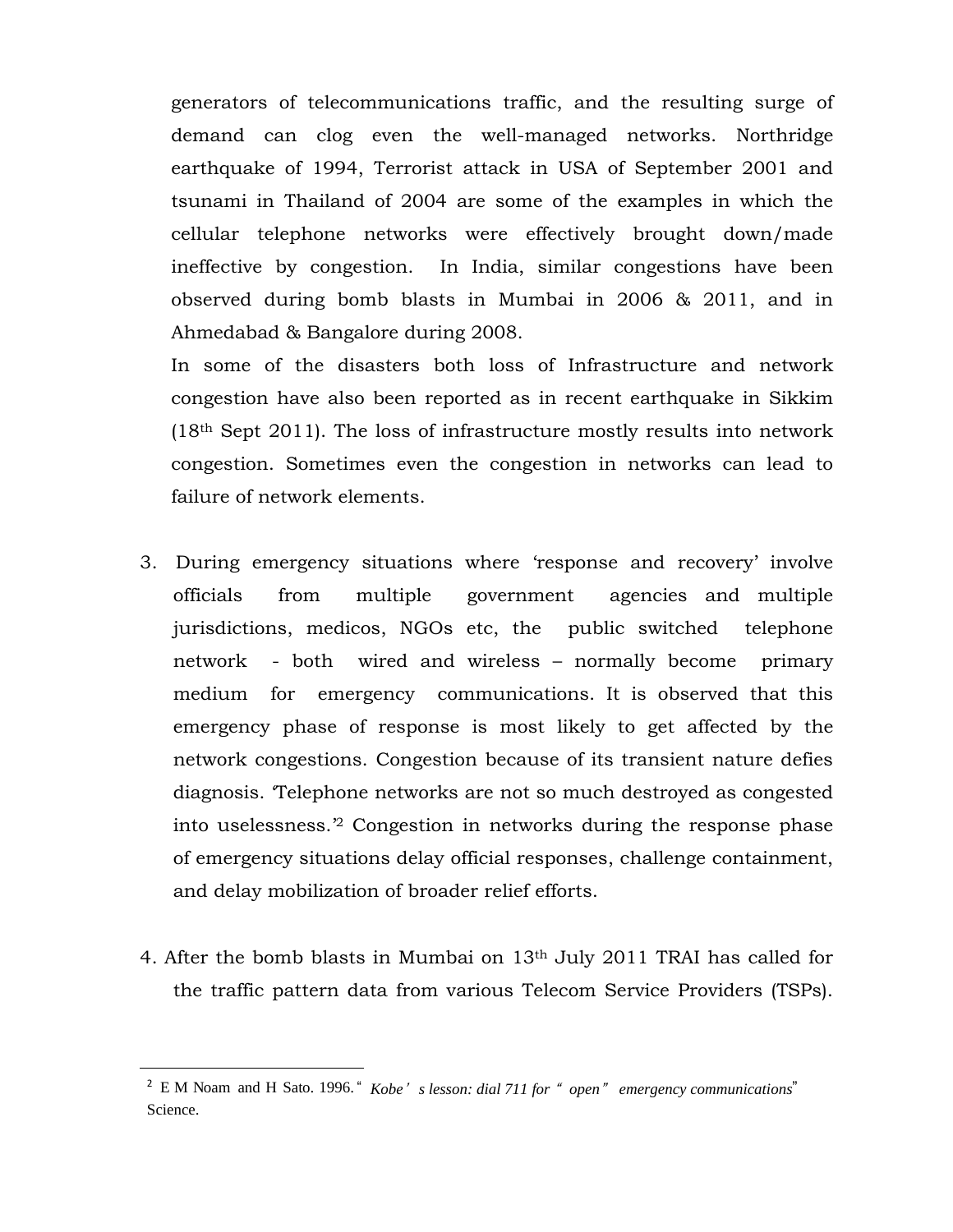From the responses received from various TSPs, it was broadly observed that –

- •As such the networks did not fail but the call attempts of various operators increased between 2-4 times
- The Call Completion Ratio (CCR) dropped because of increased call attempts.
- The drop in CCR, in few cases, was more on Point of Interconnections (POIs).
- 5. **International Practices –** The details of International Telecom Union (ITU) recommendations in this regard and some of the implementations of priority call routing in other countries have been provided in **Annexure**.
- 6. **The possible technical solutions** to the problem of network congestion during emergency situations along with some of the issues involved in their implementation are as below:
	- i. **Dimensioning of equipment for handling extra traffic** This solution consists of dimensioning of core network and/or dimensioning of Points of interconnection (POI) for enhancing the capacity of the network for handling the increased volume of traffic during such emergencies. In this approach the issues will be of setting threshold/parameters for dimensioning networks to work in normal as well as emergency situations. Similarly, in the area of dimensioning of POIs TSPs presently are free to dimension the POIs as per their requirement and as per the practice the numbers of POIs between service providers are normally dimensioned so as to handle the peak traffic while maintaining the Quality of Service parameters as defined by TRAI. One of the solutions could be to look into the dimensioning of POIs so as to handle the burst in traffic during emergencies. However, dimensioning parameters will involve trade-off between the benefits of over-dimensioning network elements and costs involved.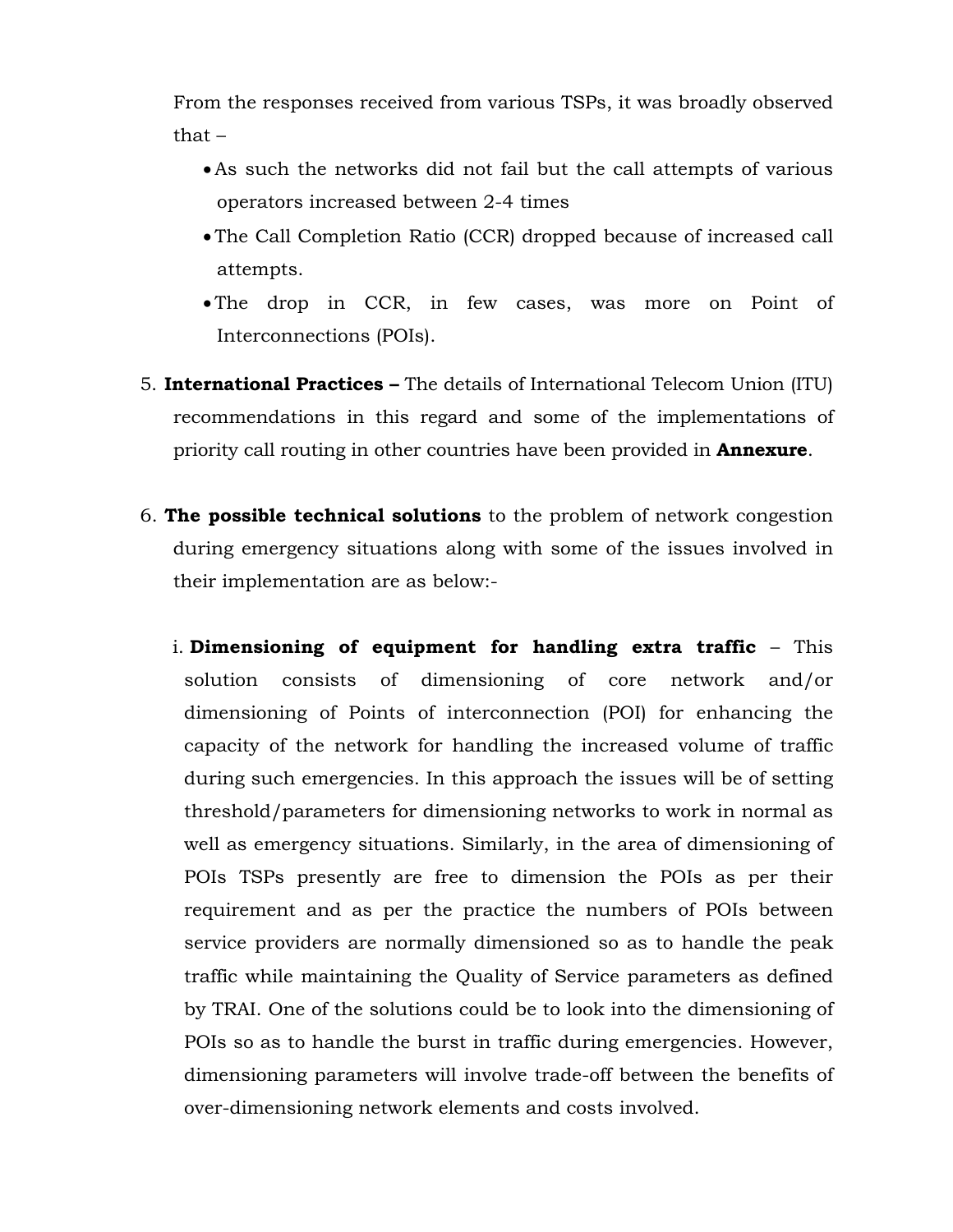- ii. **Priority call routing for personnel involved in 'response and recovery'** – The possibility of giving priority to certain users like Police, Hospital, Heads of departments involved in response to the disasters, Blood banks etc can be explored so as to ascertain that during such an incidence calls to/from certain key agencies and persons get priority on the network. In United Kingdom, the Priority call routing system named as Mobile Telecommunication Privileged Access Scheme (MTPAS) is based on access category/priority that is given for certain users for intra-Operator and inter-operator network calls. Similarly in USA Wireless Priority Service (WPS) and Government Emergency Telecommunications Service (GETS) are the priority call routing systems for certain users that are based on 'access-code' dialing. If similar systems are put in place in India, the capability/possibility of priority call routing in intra-operator and inter-operator network scenario needs to be explored. One of the issues will be identification of the best suited system/mechanism for Indian telecom environment. Other issue could be identification of the organizations involved in 'response and recovery' and personnel working in such organizations who should get priority routing. The structure, role and reporting of the unit that should be entrusted with the responsibility of implementing and monitoring the proposed scheme will be issues that need to be addressed.
- 7. As mentioned earlier, for the preparation of a consultation on this issue stakeholder's inputs/comments/views/papers are solicited on
	- a. any aspect, in general, of making Indian telecom networks resilient so as to be effective during disasters/emergency situations.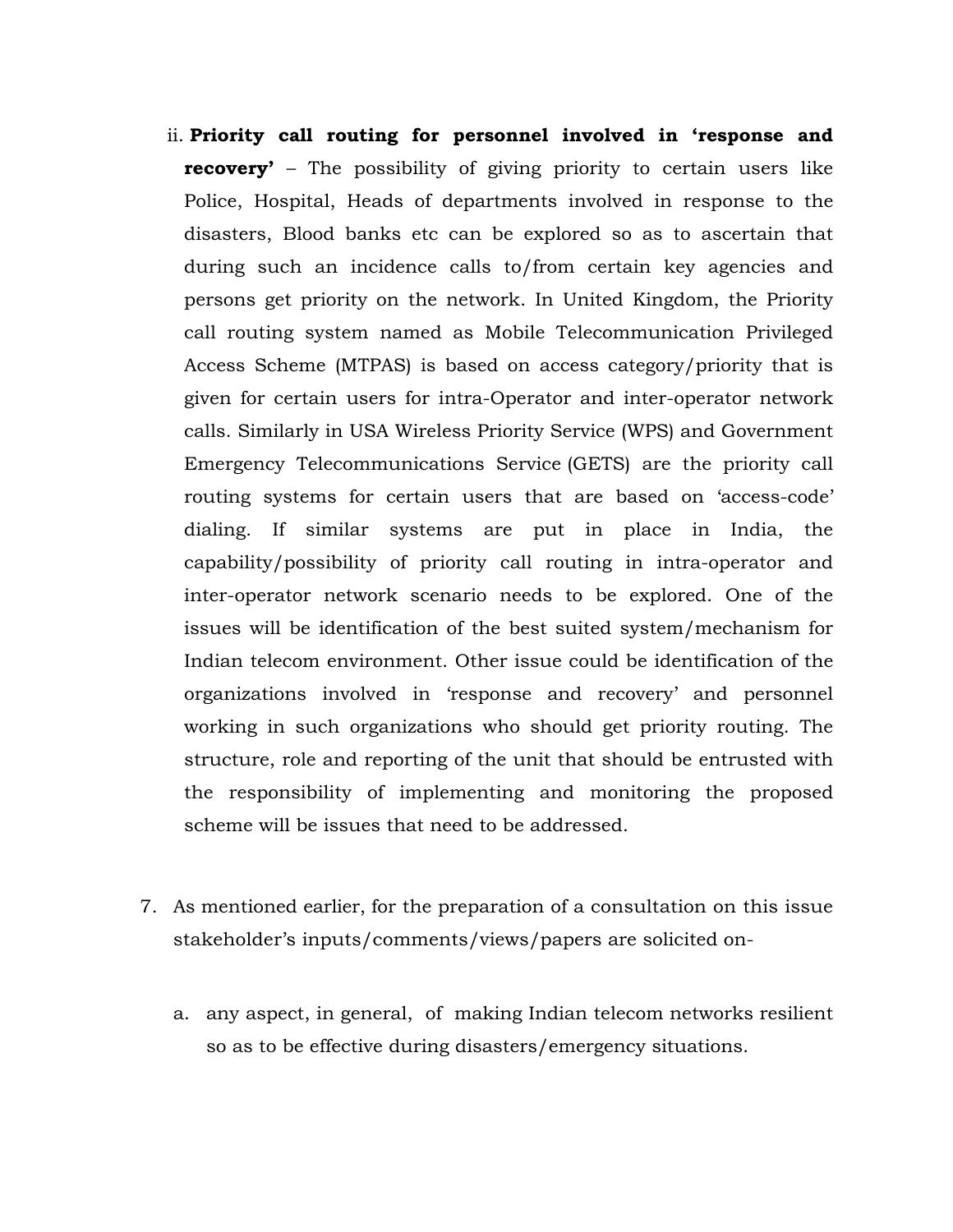b. In particular, the aspect of 'Priority call routing' in telecom networks for persons engaged in 'response and recovery' work during emergencies.

The response may kindly be emailed to advmn@trai.gov.in by 30th November, 2011. For any clarification on this paper, please contact:-

(Sanjeev Banzal) Advisor (MN) Tel: +91-11-23210481 Fax: +91-11-23212014 Email: advmn@trai.gov.in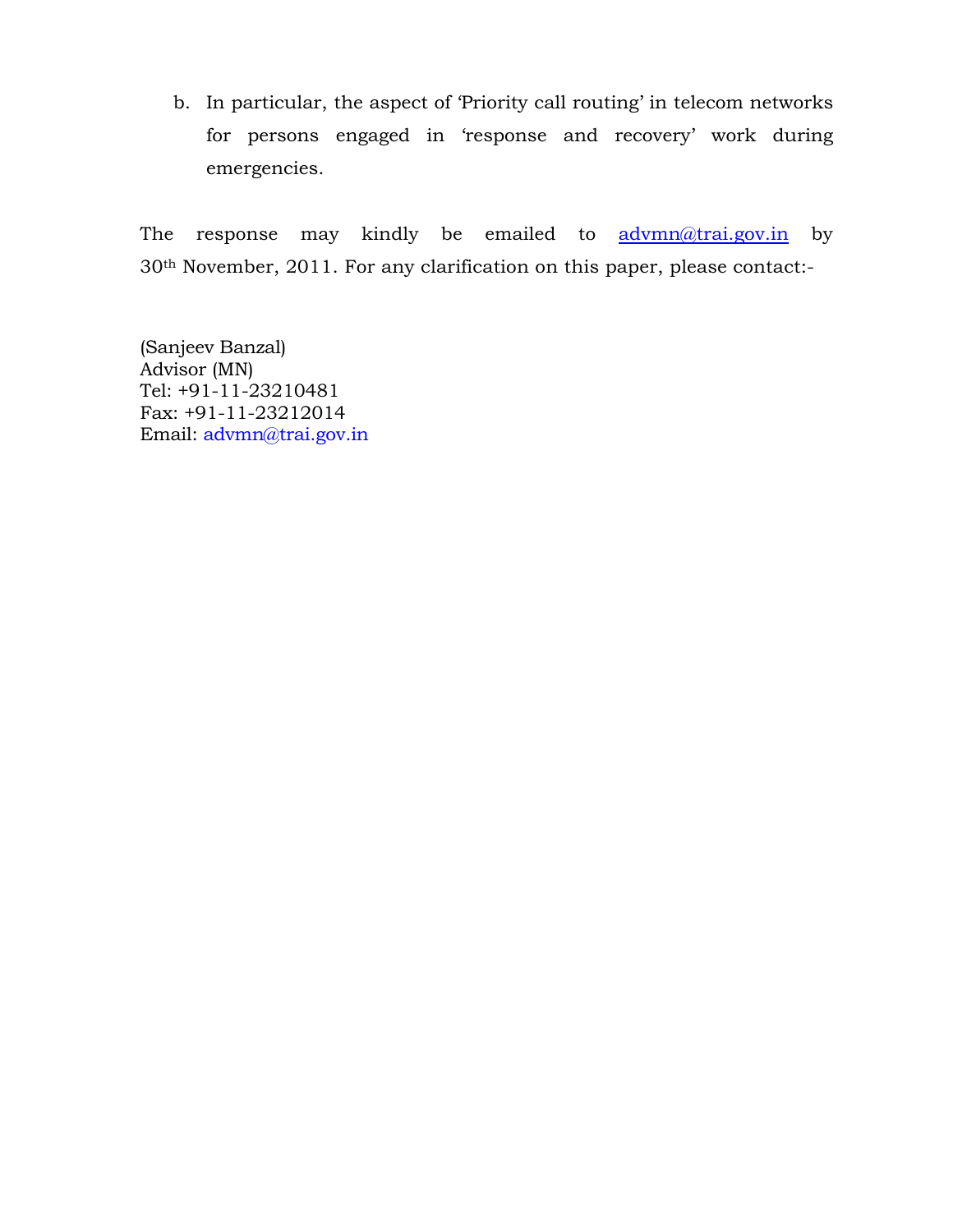**Annexure** 

#### **International Practices**

### **A) International Telecommunication Union (ITU)**

International Telecommunication Union (ITU) came out with recommendation  $E.106<sup>3</sup>$  which describes an international preference scheme for the use of public telecommunications by national authorities for emergency and disaster relief operations. The International Emergency Preference Scheme (IEPS) for Disaster Relief Operations is needed when there is a crisis situation causing an increased demand for telecommunications when use of the International Telephone Service may be restricted due to damage, reduced capacity, congestion or faults. Definition of various terms, technical features if IEPS, details of operational management of IEPS etc have been dealt in the two ITU recommendations i.e. E.106 and E.107 and can be accessed http://www.itu.int

## **B) United States of America (USA)**

### **I. Government Emergency Telecommunications Service (GETS)**

GETS was developed in USA to address the need to ensure routing of calls of Government machinery/personnel and heads of important organizations during emergency situations. Using enhancements based on existing commercial technology, GETS allows the National Security and Emergency Preparedness (NS/EP) community to communicate over existing PSTN paths with a high likelihood of call completion during the most severe conditions of high-traffic congestion and disruption. The result is a cost effective, easy-to-use telephone service that is accessed through a simple dialing plan and Personal Identification Number (PIN) card verification methodology. It is maintained in a constant state of readiness and provides a cost-effective means to overcome network outages through such methods

<sup>3</sup> http://www.itu.int/rec/T-REC-E.106-200310-I/en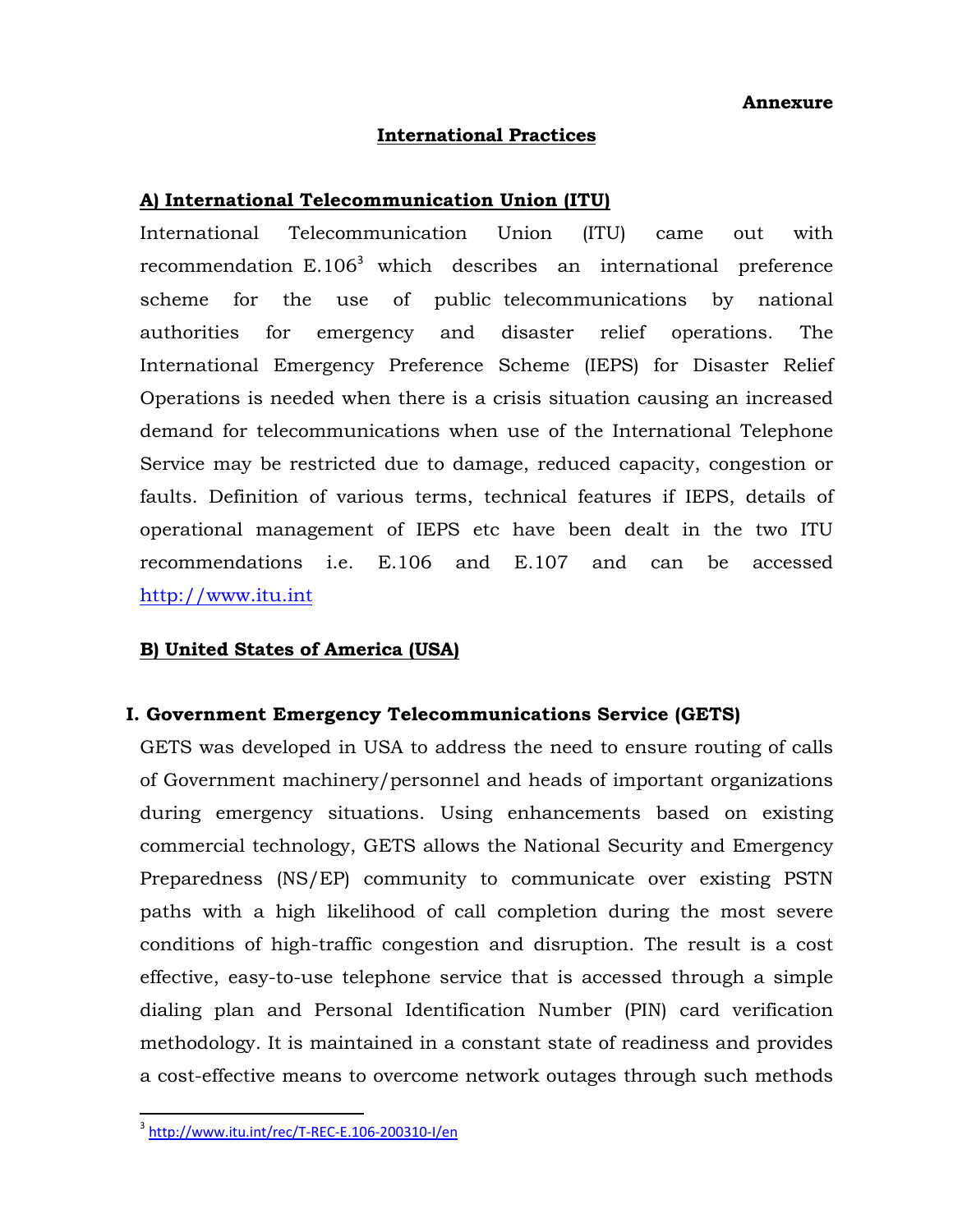as enhanced routing and priority treatment. GETS provide and/or use routing alternatives, priority service and other enhancements that do not exist for normal PSTN calls. GETS is accessed through a universal access number 1-710-NCS-GETS (1-710-627-4387) using common telecom equipments or wireless phones. A prompt will direct the entry of the GETS PIN and the telephone number. Once a user has been authenticated as a valid user, the call is identified as a National Security and Emergency Preparedness (NS/EP) call and receives priority treatment. Users are required to select from the three major carriers. Routing to the appropriate carrier is achieved through the PIN number. Calls originating from outside the United States are handled in the same manner. Users dial a country code and then the GETS 710 number. The GETS system is available worldwide with the limitation that priority routing is only available from U.S. Carriers who participate in the program.

#### II. **Wireless Priority Service (WPS)**

The Nationwide Wireless Priority Service (WPS) is a system that allows high-priority emergency telephone calls to avoid congestion on wireless telephone networks. This complements the Government Emergency Telecommunications Service (GETS), which allows such calls to avoid congestion on landline networks. WPS allows high-priority calls to bypass that congestion and receive priority by dialing \*+272+DST\_NUMBER+send (the 'star' key followed by 272 followed by the destination number followed by the dial key). Although the system is said to ensure a high probability of call completion, it is not without serious limitations. The WPS will not preempt calls in progress, so the user will have to wait for bandwidth to open. It is also not yet supported by all carriers. In order for a call to work, telephone infrastructure must be powered and functioning. Finally, a call that receives priority using WPS does not automatically get priority on landline networks. Therefore, congestion on the Public Switched Telephone Network may prevent the call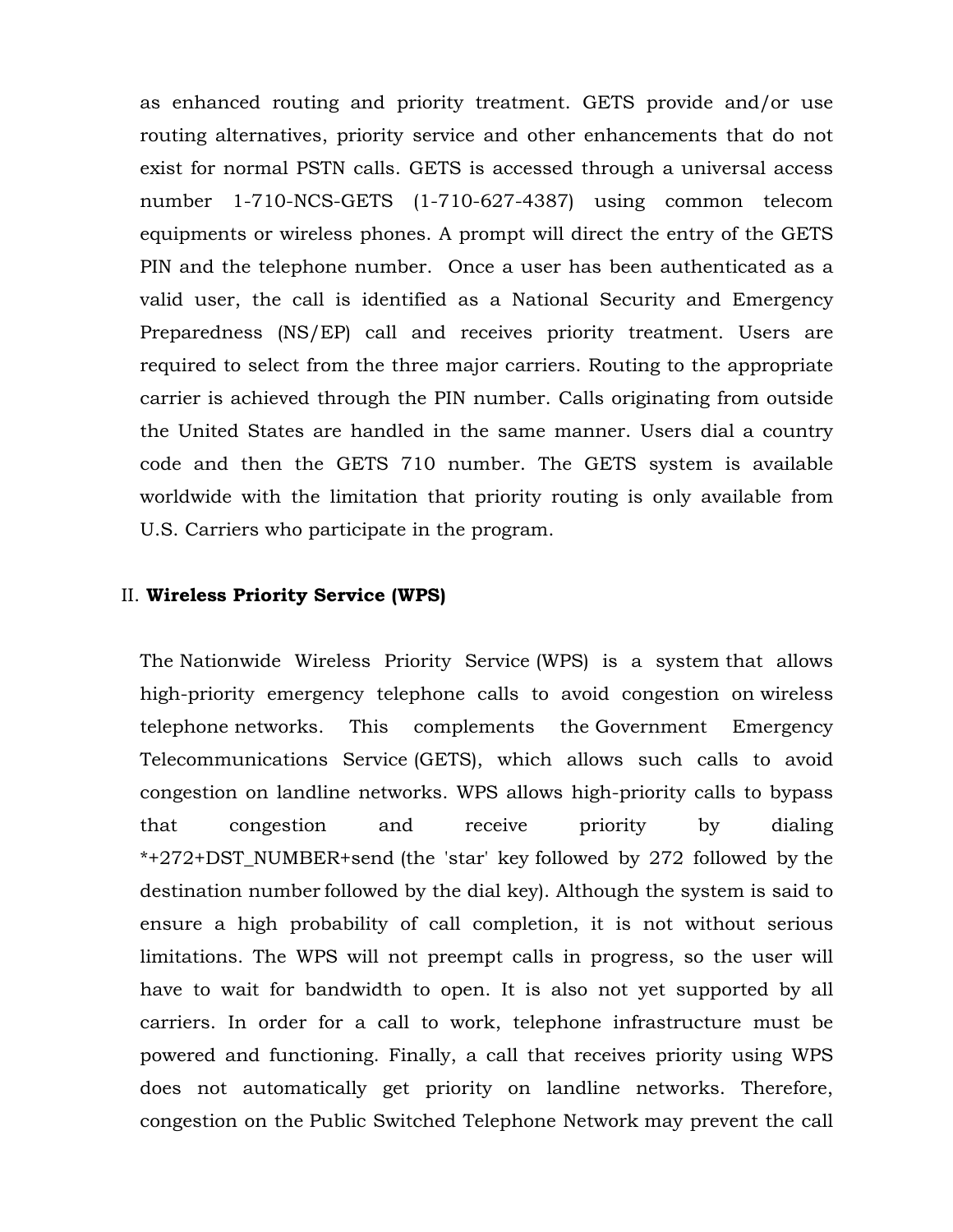from completion unless the user makes additional steps to access the GETS service for landline calls as well. Because of these and other limitations, the WPS explicitly does not guarantee call completion. Different priority levels have been defined for various types of eligible WPS users as follows –

Priority 1 - Executive Leadership and Policy Makers

Priority 2 - Disaster Response/Military Command and Control

Priority 3 - Public Health, Safety, and Law Enforcement Command

Priority 4 - Public Services/Utilities and Public Welfare

Priority5 – Individuals responsible for managing Disaster Recovery operations

## **C) United Kingdom**

# **Access Overload Control (ACCOLC) & Mobile Telecommunication Privileged Access Scheme (MTPAS)**

Access Overload Control is a procedure in the United Kingdom for restricting mobile telephone usage in the event of emergencies. It is similar to the GTPS (Government Telephone Preference Scheme) for landlines. This scheme allows the mobile telephone networks to restrict access in a specific area to registered numbers only and is normally invoked by the Police Incident Commander (although it can be invoked by the Cabinet Office). The emergency services are responsible for registering their key numbers in advance. ACCOLC was replaced by MTPAS (Mobile Telecommunication Privileged Access Scheme) in 2009.

The purpose of MTPAS/ACCOLC (US) is to restrict civilian access to cellular phone networks during emergencies. This actively prevents civilian usage from congesting the cell networks, thus allowing emergency services personnel priority for communications. It also serves to control information flow in and out of a declared emergency area in case of an incident.